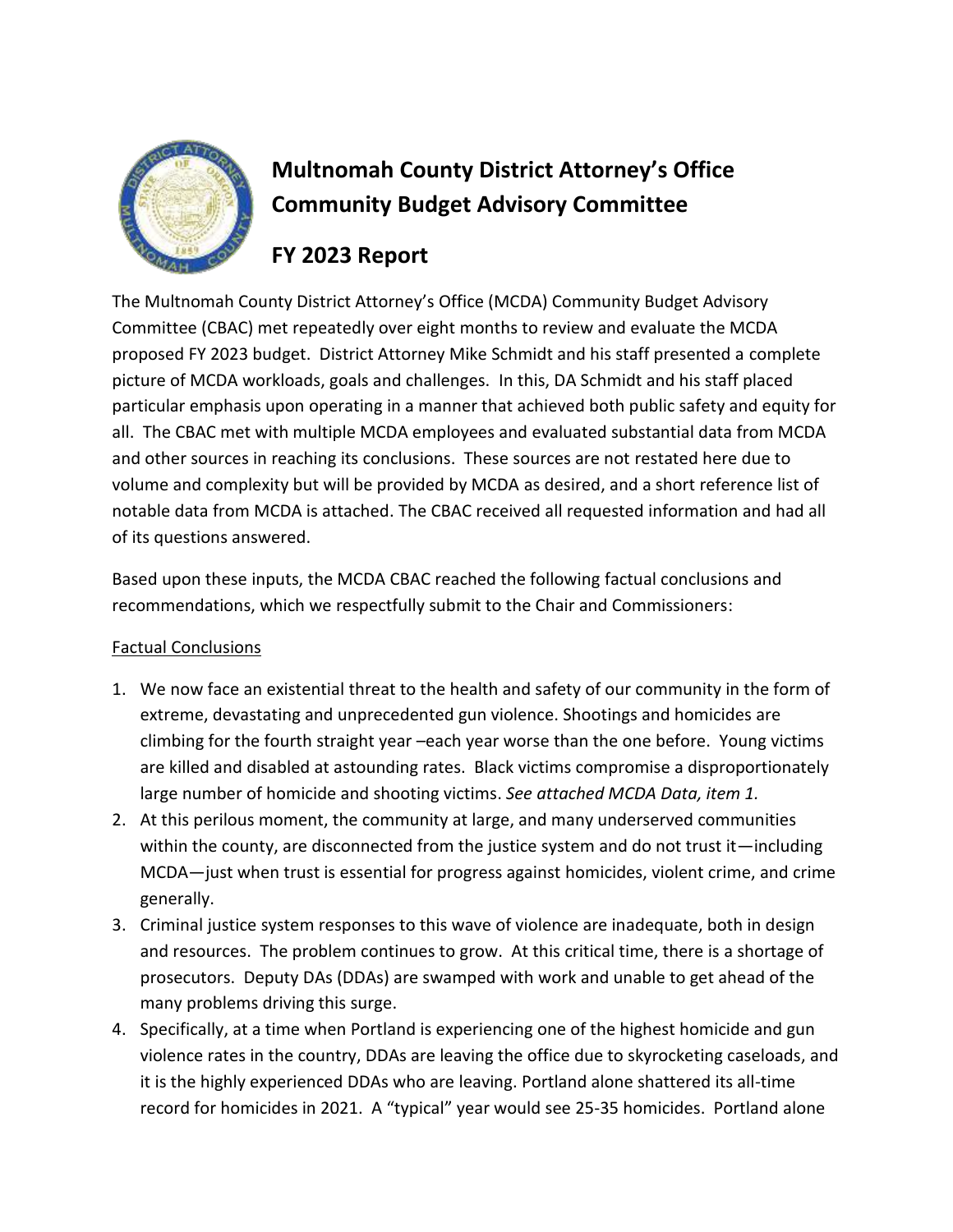had 92 last year, wiping-out the 1987 "record" of 70. 2022 is on pace to match or exceed this new record.

- 5. Shootings are also at an all-time high, still climbing, and continuing to erode community safety even when they do not result in death or injury. Gun crimes and gun trafficking continue to surge. Multnomah County is on pace for a 20% increase in gun crimes over last year, which was already at historic highs. *See MDCA Data item 2.*
- 6. Property crimes are also up. Auto thefts, car clouts and burglaries often go uninvestigated and unprosecuted. This "tax" on the populace wears people down and further erodes faith in the justice system. Unchecked property crime degrades the social fabric and the quality of life.
- 7. The Covid case backlog in the system is a significant problem, straining the scarce resources of MCDA as well as public defenders and courts. MCDA faces a years-long process of working-through this backlog. Case delays create justice-system fatigue for victims and their families as well as witnesses, and unsustainable caseloads for MCDA attorneys and staff. *See MCDA Data item 3.*
- 8. Facing these challenges is your District Attorney's Office, which has experienced years of attrition of positions and funding in addition to more recent attrition of experienced personnel. Currently, despite rising levels of violent and property crime, the MCDA is substantially underfunded and understaffed compared to its own historical staffing levels as well as to similar jurisdictions nationwide. *See MCDA Data, item 4.*
- 9. Further complicating this challenging picture is the impending adoption of Body Worn Cameras (BWC) by both the Portland Police Bureau (August '22) and the Multnomah County Sheriff's Office. The CBAC strongly supports this vital, positive step towards transparency, but it comes with a grave responsibility for MCDA to fully review all relevant video data before issuing a criminal case with BWC content. This requires a corresponding resource commitment from the county, without subtracting resources from MCDA elsewhere.
- 10. We would like to say that Multnomah County is "on the rebound," but we cannot. In fact, the opposite appears true as to both violent and property crime. Large swaths of our county are correctly seen as unsafe by the public. Homicides and gun crimes are an almost daily occurrence, while property crime appears out of control. To this CBAC, the Chair and Commissioners have both the responsibility and power to apply desperately needed resources to these problems. The proposed MCDA budget is the correct path; we support it in every particular.
- 11. Lastly, but most importantly, we have been encouraged by the DA's outreach with the communities most impacted by this crime. Making change will require community partnerships, and we believe the approach of moving DA's into the local community is a positive direction.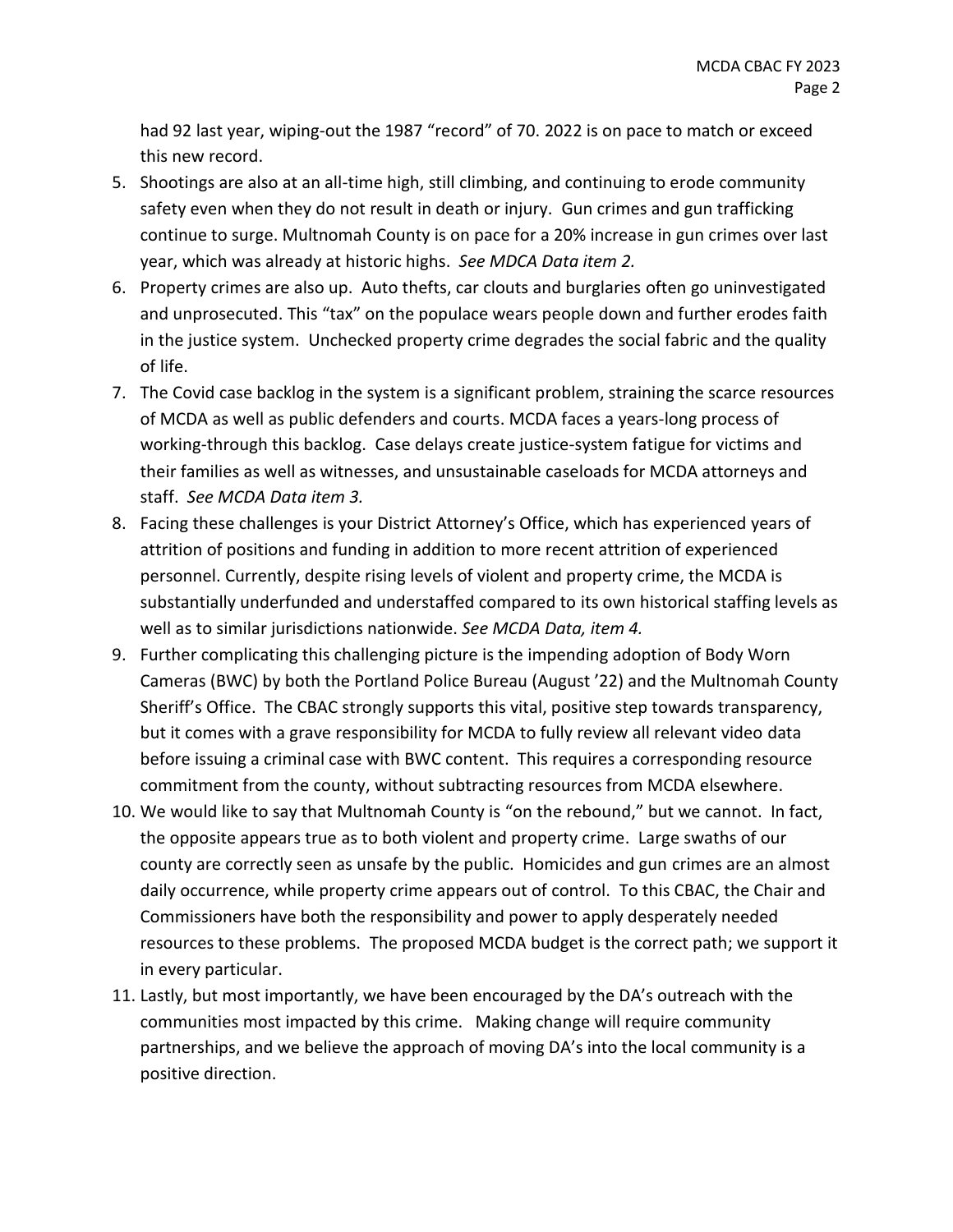#### Recommendations

- 1. Fully and properly fund the District Attorney's Office to do its job and meet the challenges our community faces. Violent crime first, but then also property crime, must be vigorously addressed or the situation will get worse. Do not cut this budget. Give DA Schmidt what he needs to address our rising crime with an eye on equity as he does so. Meet the needs of our community, including our youth, to be safe from gun violence. Meet the needs of victims and their families for justice. Government's first job is public safety, and strong action is needed.
- 2. Completely fund the implementation by MCDA of Body Worn Camera data review for justice system accountability. No case should be issued unless the deputy district attorney understands all of the evidence, including BWC data. This is a constitutional requirement; it cannot be accomplished at less than 100 percent. The constitutional rights of both the accused and the victims require that this review be timely and complete. The advent of PPB and MCSO BWC programs is a huge positive for justice and transparency, yet is practically meaningless unless met with full review by MCDA.
- 3. We do have hope for the future, to the extent that we meet current challenges (items 1 and 2, above) and become proactive in solving our criminal justice problems. To this end, we urge funding for the MCDA Attorney Access Program (MAAP). This is a revival and update of the former Neighborhood DA Program, which will place a MAAP DDA in each commissioner's district, making MCDA an outward-facing office that partners with all communities and hears all voices in each district, working with community groups to proactively identify and resolve issues that can lead to crime before the crime occurs. An important change is that each MAAP DDA and staff will be housed with communitybased organizations rather than in police precincts, to enhance approachability and emphasize independence. Building relationships and partnering with the communities they serve, the MAAP DDAs will handle cases of particular importance to those communities, while also working towards solutions that are appropriate and responsive to specific community needs. The CBAC strongly endorses this program as it pivots MCDA from reactive to proactive in meeting some of our most serious challenges. We know that simply adding more DDAs is not the answer. Instead, we support this strategic step to partner with all communities in our county, especially the underserved and Communities of Color, to identify justice system challenges from their perspectives and to address them on their terms. This is a strong equity move, an investment in our community that will help identify the root causes of crime and shape communityapproved solutions.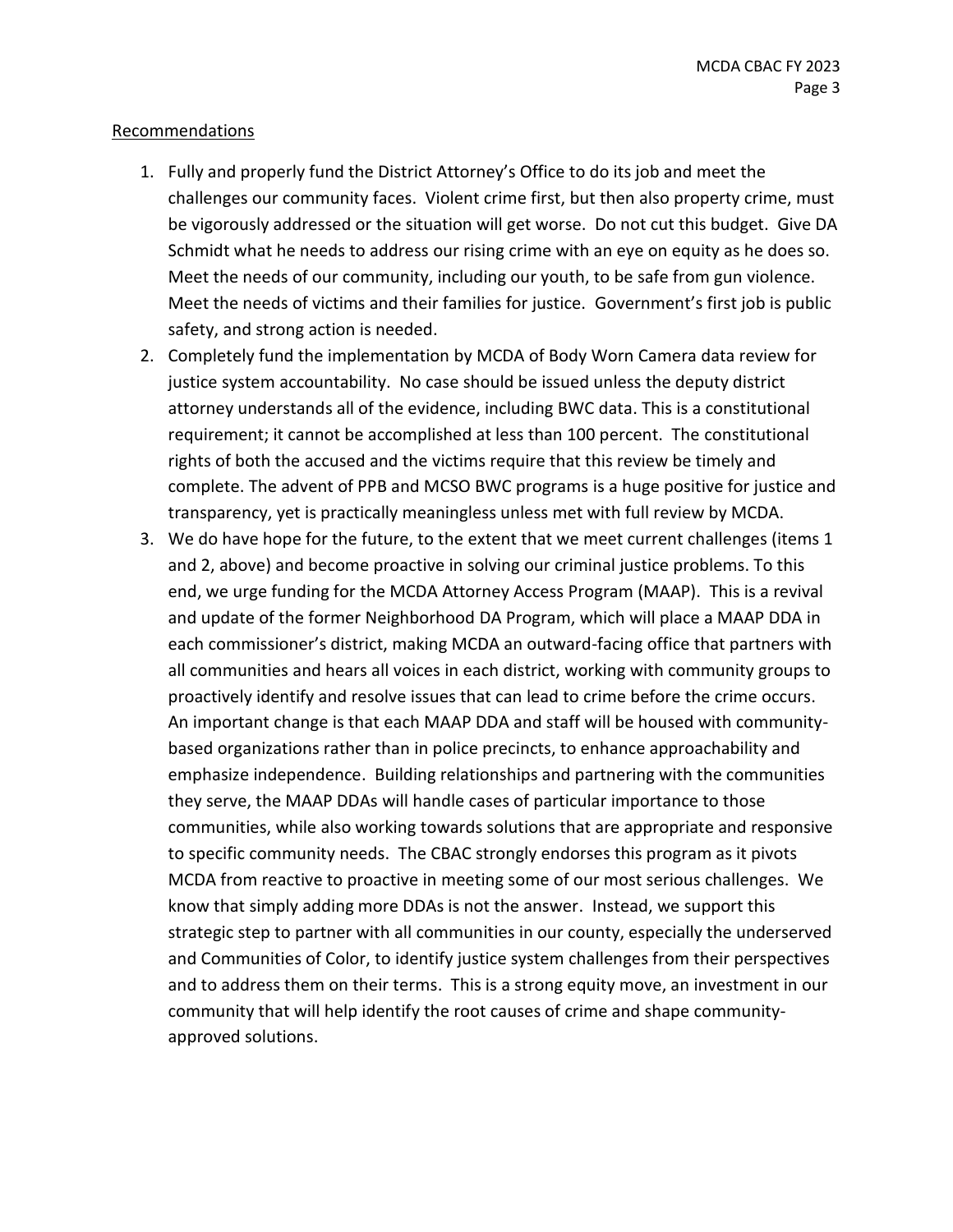#### In summary

The MCDA CBAC appreciates this opportunity to reflect upon the MCDA FY 2023 proposed budget and the criminal justice system challenges in Multnomah County. While these issues are significant, we are confident that the Chair and Commissioners will equip MCDA for the many important tasks ahead.

Respectfully, CBAC Members: Tim Cunningham Wayne Graham Eric Hunter Chuck Sparks Babak Zolfaghari-Azar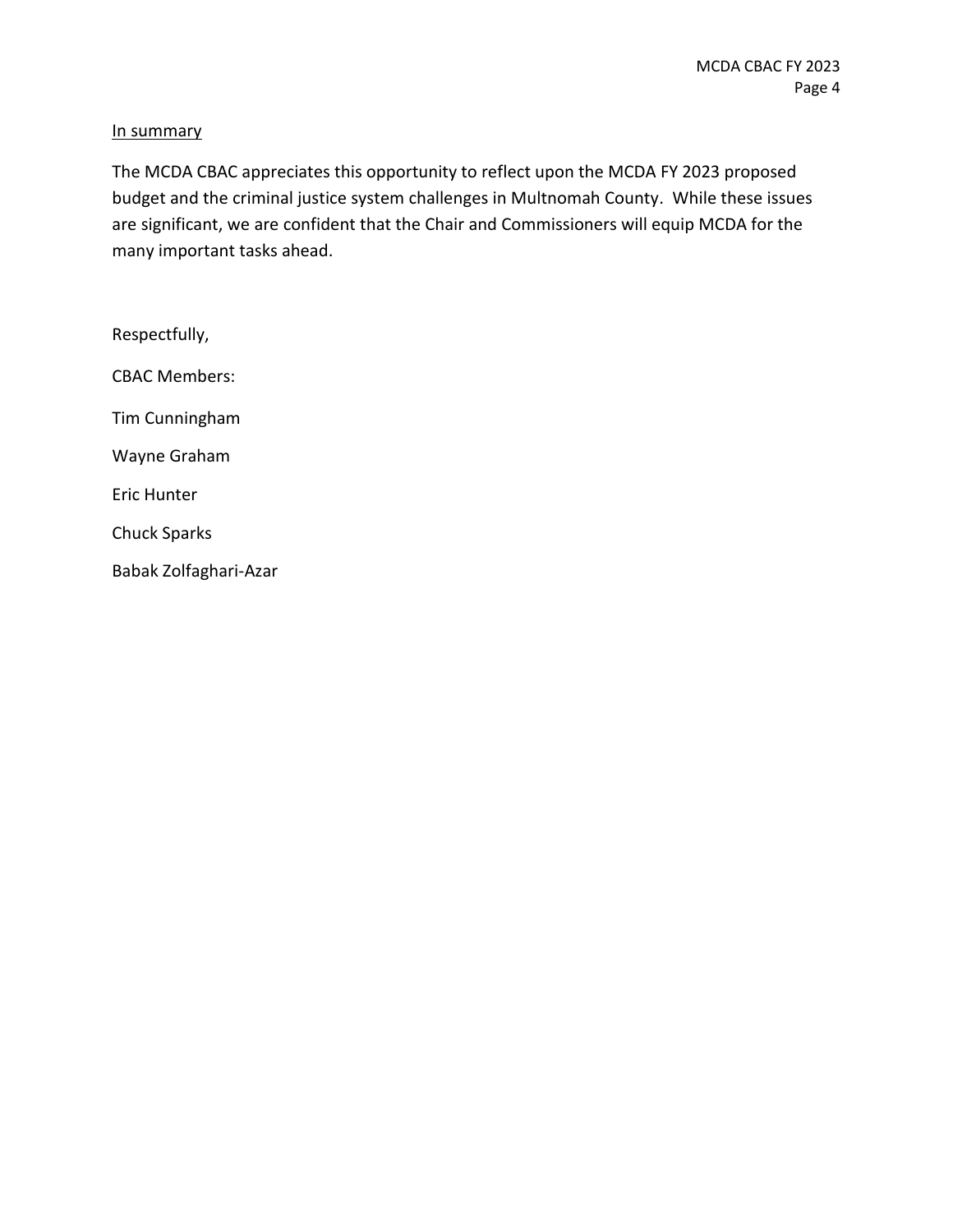## **Data Addendum for CBAC**

### **ITEM 1 | Total Number of homicides in Multnomah County**



### **FIGURE 1 | Multnomah County Population (2021)**

*Source U.S. Census Bureau - July 1, 2021 population estimate* 

**FIGURE 2 |** Multnomah County Homicide Counts - Vital Statistics and Multnomah County-area Law Enforcement Annual Reports to FBI

| <b>VITAL STATS</b> |              | <b>MULTNOMAH LAW ENFORCEMENT AGENCIES- NIBRS</b> |          |                |               |              |               |                    |       |       |               |              |               |
|--------------------|--------------|--------------------------------------------------|----------|----------------|---------------|--------------|---------------|--------------------|-------|-------|---------------|--------------|---------------|
|                    |              |                                                  |          |                |               |              |               | <b>VICTIM RACE</b> |       |       |               |              |               |
|                    |              |                                                  | Total    |                |               |              |               | Native             |       |       |               | Unk/         |               |
|                    | <b>Total</b> | Rate per                                         | Reported | Asian          |               | <b>Black</b> |               | American           |       | White |               | <b>Other</b> |               |
|                    |              | Certified 100,000                                | $\ast$   | #              | $\frac{0}{0}$ | #            | $\frac{0}{0}$ | #                  | $\%$  | #     | $\frac{0}{0}$ | #            | $\frac{0}{0}$ |
| 2016               | 31           | 3.9                                              | 24       | $\overline{2}$ | 8%            |              | 8 33%         | 0                  | 0%    |       | 14 58%        | 0            | 0%            |
| 2017               | 33           | 4.1                                              | 36       | $\mathcal{I}$  | 3%            |              | 7.19%         |                    | 3%    |       | 27 75%        | 0            | 0%            |
| 2018               | 24           | 3.0                                              | 30       | $\Omega$       | 0%            |              | 10 33%        | 0                  | $0\%$ |       | 20 67%        | 0            | 0%            |
| 2019               | 36           | 4.4                                              | 33       | $\mathcal{P}$  | 6%            |              | 11 33%        | $\mathcal{P}$      | 6%    |       | 18 55%        | 0            | 0%            |
| 2020               | 53           | 6.4                                              | 59       |                | 2%            |              | 24 41%        | 0                  | 0%    |       | 33 56%        |              | 2%            |
| 2021               | 74           | 8.9                                              | -        |                |               |              |               |                    |       |       |               |              |               |

*Source Vital Stats - Oregon Health Authority Center for Health Statistics "Death by manner" dashboard Source NIBRS -* FBI Crime Data Explorer - "Summary Crime reported 2010-2020" dashboard

*\*"Total reported" figures are a summation of annual reports from the Portland Police Bureau, Gresham Police Department, and the Multnomah County Sheriff's Office. 2021 data has not been released on the FBI Crime Data Reported website as of the date of this report.*

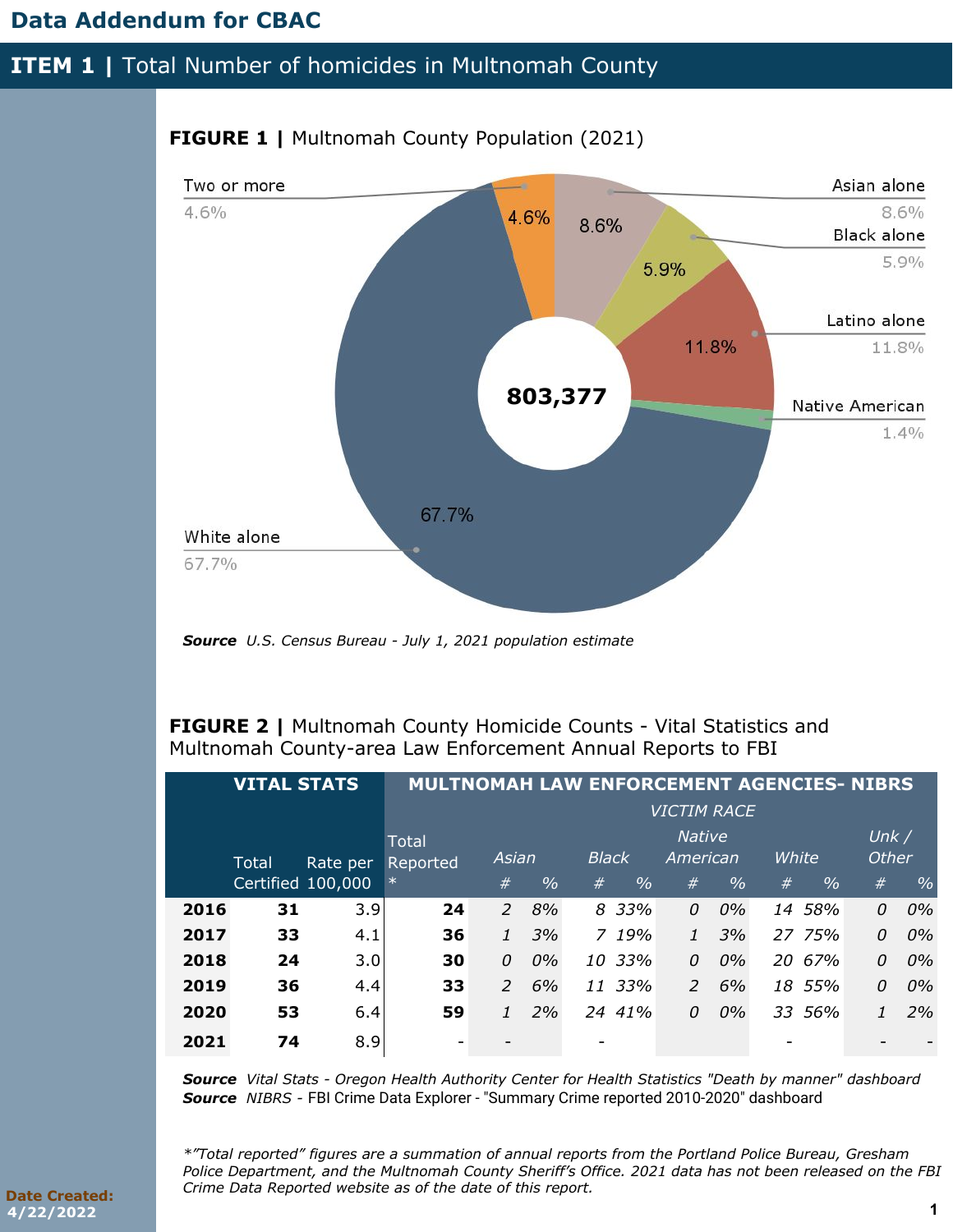### **Data Addendum for CBAC**

### **ITEM 2 | Total Number of Shootings in Multnomah County**



*Source* Portland Police Bureau "Shooting Incident Statistics" dashboard

**FIGURE 4** | Number (table) of Shootings Reported to the Portland Police Bureau (2019 - 2022)

|                 | 2019 | 2020 | 2021 | 2022 |
|-----------------|------|------|------|------|
| January         | 33   | 50   | 107  | 128  |
| February        | 33   | 39   | 76   | 118  |
| March           | 36   | 23   | 96   | 144  |
| April           | 29   | 47   | 80   |      |
| May             | 38   | 42   | 105  |      |
| June            | 32   | 63   | 118  |      |
| July            | 34   | 109  | 139  |      |
| August          | 43   | 127  | 134  |      |
| September       | 37   | 124  | 114  |      |
| October         | 32   | 91   | 132  |      |
| <b>November</b> | 34   | 100  | 97   |      |
| December        | 33   | 102  | 121  |      |
| <b>Total</b>    | 414  | 917  | 1319 | 390  |

**Date Created: 4/22/2022**

*Source* Portland Police Bureau "Shooting Incident Statistics" dashboard **2**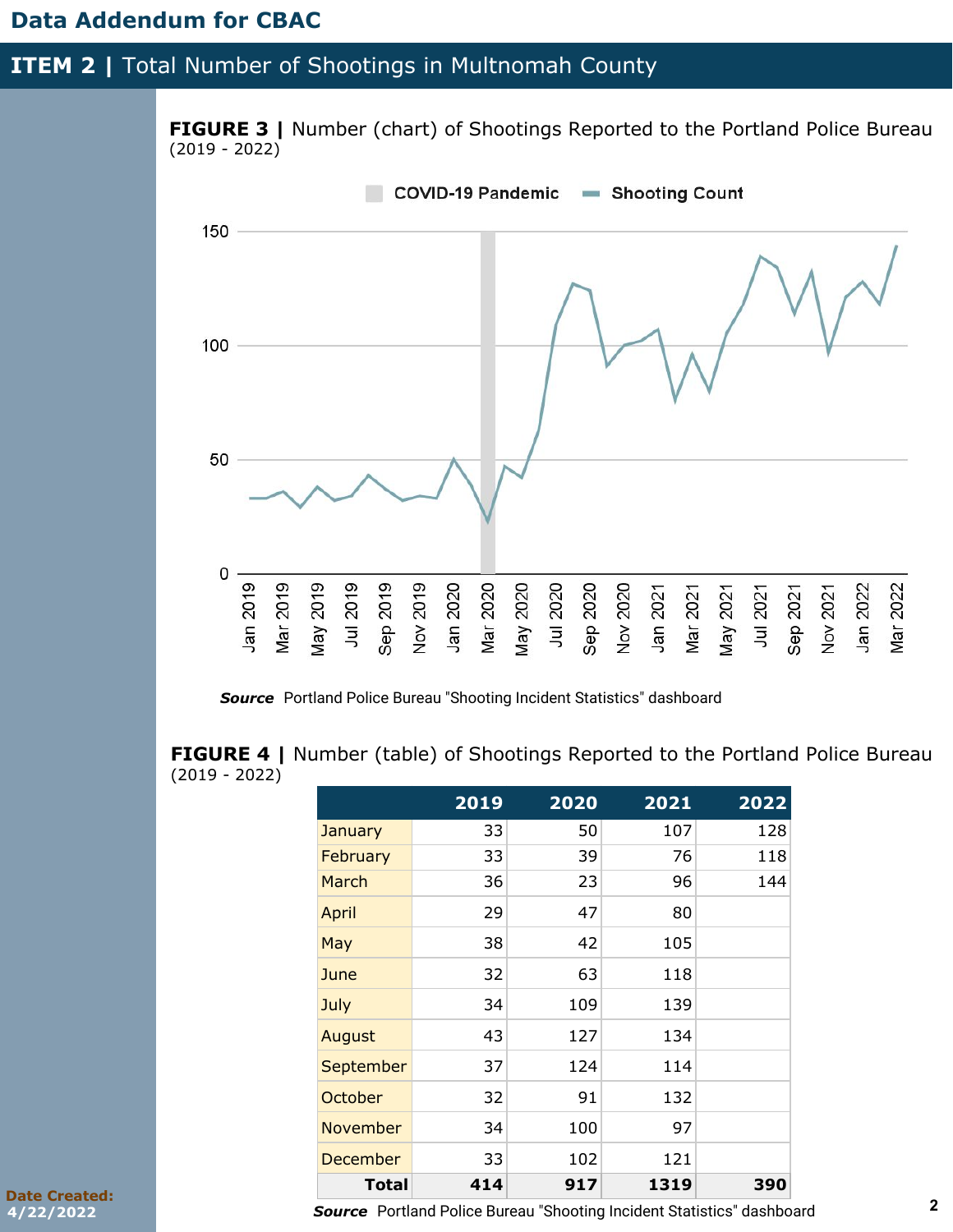### **ITEM 3 | Pandemic Impact on Multnomah County District Attorney Caseloads**



**FIGURE 6** | Average Number of Open Felony Cases, per prosecutor, at the end of a month



### **FIGURE 7** | Percent Change in Average Number of Open Cases by Case Type

|                               | $  $ Jan 2019 to $  $ Mar 2020 to $  $ Jan 2019 to $  $ |          |                                         |
|-------------------------------|---------------------------------------------------------|----------|-----------------------------------------|
| <b>Category</b>               | Mar 2020                                                | Jan 2022 | Jan 2022                                |
| <b>Open Misdemeanor Cases</b> |                                                         |          | 48% increase 3% increase 53% increase   |
| <b>Open Felony Cases</b>      |                                                         |          | 42% increase 76% increase 150% increase |

**3**